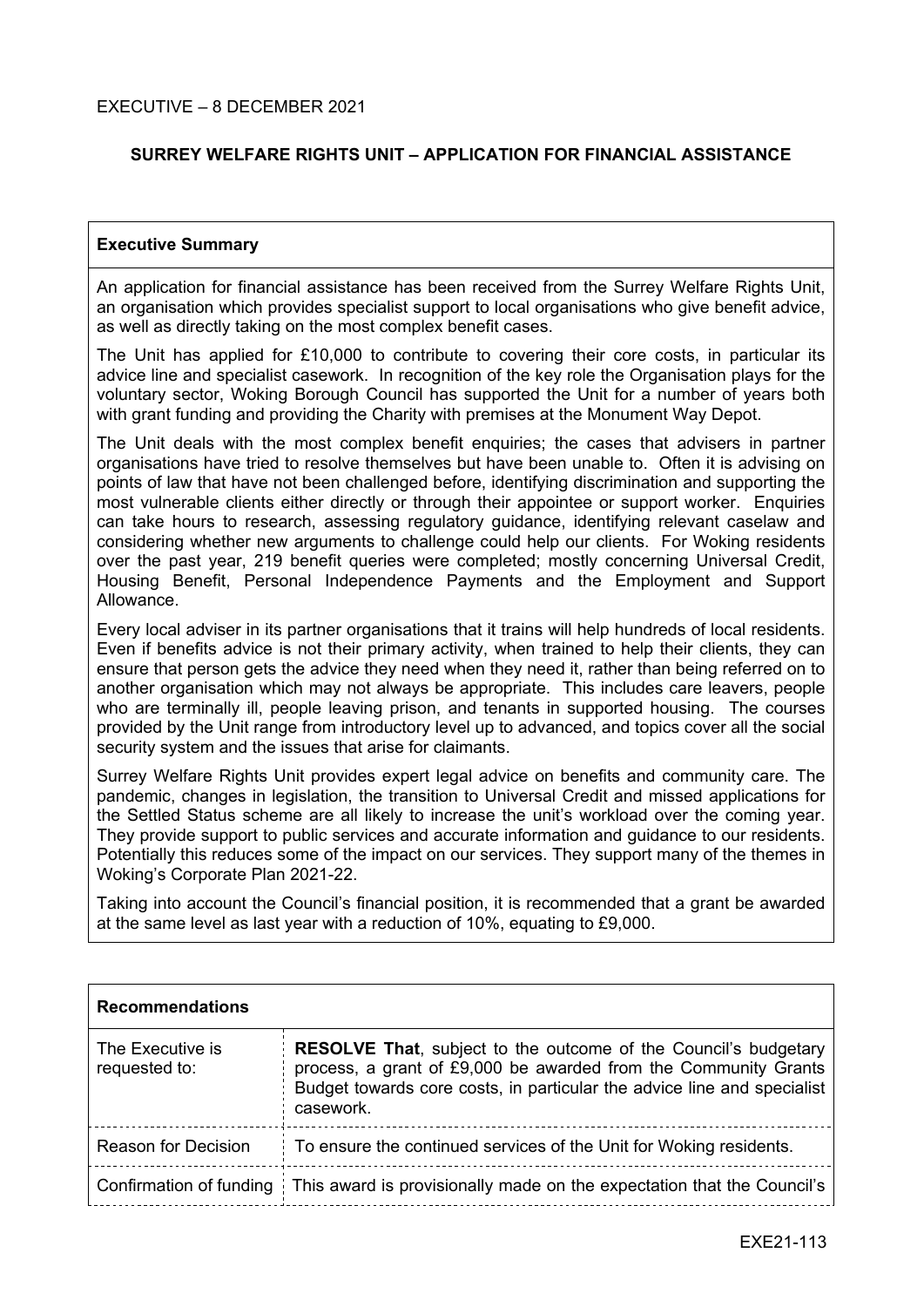|                        | budgets for revenue and capital projects remain at the same level<br>allocated for the current financial year. The Council's overall budget,<br>including the sums allocated for community grants, will be determined<br>by Council at its meeting on 10 February 2022. In the event the grant<br>budgets are set at the anticipated levels, confirmation of the Council's<br>support will be sent to successful applicants. Groups should not plan<br>for the 2022/23 funding until this confirmation has been received.                                                                                                                             |  |  |
|------------------------|-------------------------------------------------------------------------------------------------------------------------------------------------------------------------------------------------------------------------------------------------------------------------------------------------------------------------------------------------------------------------------------------------------------------------------------------------------------------------------------------------------------------------------------------------------------------------------------------------------------------------------------------------------|--|--|
| Conditions             | <b>Accounts.</b> The Organisation must submit accounts for the year in<br>which the grant is awarded, including an income and expenditure<br>account and balance sheet. Please note that accounts for other years<br>may also be required.                                                                                                                                                                                                                                                                                                                                                                                                            |  |  |
|                        | Monitoring Information. The Organisation must submit quarterly<br>monitoring information as a measure of its achievements. Failure to<br>provide details will jeopardise the award. E-mail requests will be sent<br>to the applicant on a quarterly basis.                                                                                                                                                                                                                                                                                                                                                                                            |  |  |
|                        | Publicity. Where possible, the Organisation is required to publicise<br>the support received from Woking Borough Council, including on<br>websites and literature / leaflets produced.                                                                                                                                                                                                                                                                                                                                                                                                                                                                |  |  |
|                        | <b>Payments.</b> Unless exceptional circumstances exist all invoices must<br>be received quarterly with monitoring information for the previous<br>quarter.                                                                                                                                                                                                                                                                                                                                                                                                                                                                                           |  |  |
|                        | <b>Payment Period.</b> Final quarter claims must be made by the second<br>week in April. Unclaimed awards will not be available at a later date<br>unless exceptional circumstances can be demonstrated to the Council<br>before the end of the award year.                                                                                                                                                                                                                                                                                                                                                                                           |  |  |
|                        | <b>Joint Working.</b> WBC expects the Organisation to engage positively<br>on health and wellbeing multi-agency joint work affecting Woking.<br>Groups which refuse may place their Council support at risk, e.g.<br>grant, concessionary rent and other assistance.                                                                                                                                                                                                                                                                                                                                                                                  |  |  |
|                        | Homelessness Reduction Act 2017. Following the introduction of<br>new legislation from April 2018, the Council expects the support of<br>partner agencies in identifying people at risk of homelessness as early<br>as possible to maximise the opportunities to prevent such. Partner<br>agencies / organisations are expected to be engaged in joint working<br>arrangements to assist in finding suitable housing and support<br>solutions, and where appropriate to undertake and respond to the new<br>'duty to refer'. Groups which do not support this new legislation and<br>way of working positively may put their Council support at risk. |  |  |
| Performance Indicators | <b>Users.</b> The Organisation to provide a breakdown of the users.                                                                                                                                                                                                                                                                                                                                                                                                                                                                                                                                                                                   |  |  |
|                        | <b>Activities.</b><br>The Organisation to provide details of activities and<br>events held.                                                                                                                                                                                                                                                                                                                                                                                                                                                                                                                                                           |  |  |
|                        | <b>Publicity.</b> The Organisation to advise how the Council's support has<br>been publicised.                                                                                                                                                                                                                                                                                                                                                                                                                                                                                                                                                        |  |  |
|                        | <b>Statement of Use.</b> The Organisation to provide a statement stating<br>the use to which the grant money has been put.                                                                                                                                                                                                                                                                                                                                                                                                                                                                                                                            |  |  |
| <b>Future Support</b>  | The financial pressure on the Council's budgets is expected to<br>continue in the coming years and accordingly the overall level of<br>support available in future years may be reduced. The applicant is<br>therefore to be advised that the award of funding for 2022/23 does not                                                                                                                                                                                                                                                                                                                                                                   |  |  |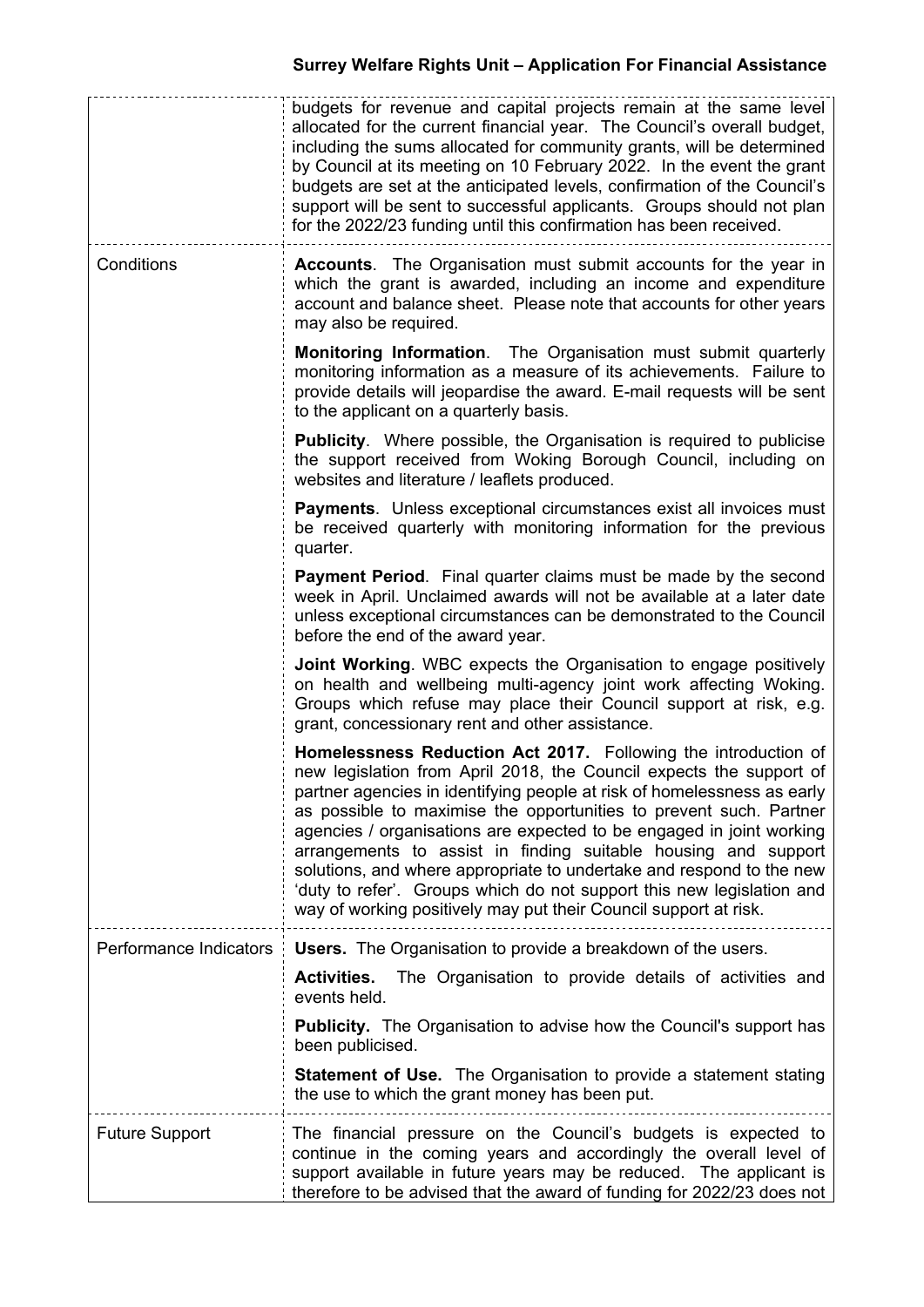| imply that a similar application in 2023/24 would be supported. In<br>particular, it is emphasised that the Council is unlikely to be in a<br>position to award any sums above the 2022/23 levels.                                                                                                                                                                                                                                      |
|-----------------------------------------------------------------------------------------------------------------------------------------------------------------------------------------------------------------------------------------------------------------------------------------------------------------------------------------------------------------------------------------------------------------------------------------|
| In view of this, the applicant is to be advised to ensure that<br>contingency plans for the Group's operations for 2023/24 have been<br>drawn up in the event that the Council is unable to continue its support<br>beyond April 2023. All applicants are strongly recommended to<br>pursue alternative sources of funding and are encouraged to approach<br>Woking Borough Council's Community Support Team for advice and<br>support. |

## **The Executive has authority to determine the above recommendations.**

## **Background Papers:**

2022/23 Application Form.

## **Reporting Person:**

Julie Fisher, Chief Executive Extn: 3301, Email: julie.fisher@woking.gov.uk

### **Contact Person:**

Frank Jeffrey, Head of Democratic Services Extn: 3012, Email: frank.jeffrey@woking.gov.uk

Doug Davern, Democratic Services Officer Extn: 3018, Email: doug.davern@woking.gov.uk

### **Portfolio Holder:**

Cllr Simon Ashall Email: cllrsimon.ashall@woking.gov.uk

### **Shadow Portfolio Holder:**

Cllr Will Forster Email: cllrwill.forster@woking.gov.uk

### **Date Published:**

30 November 2021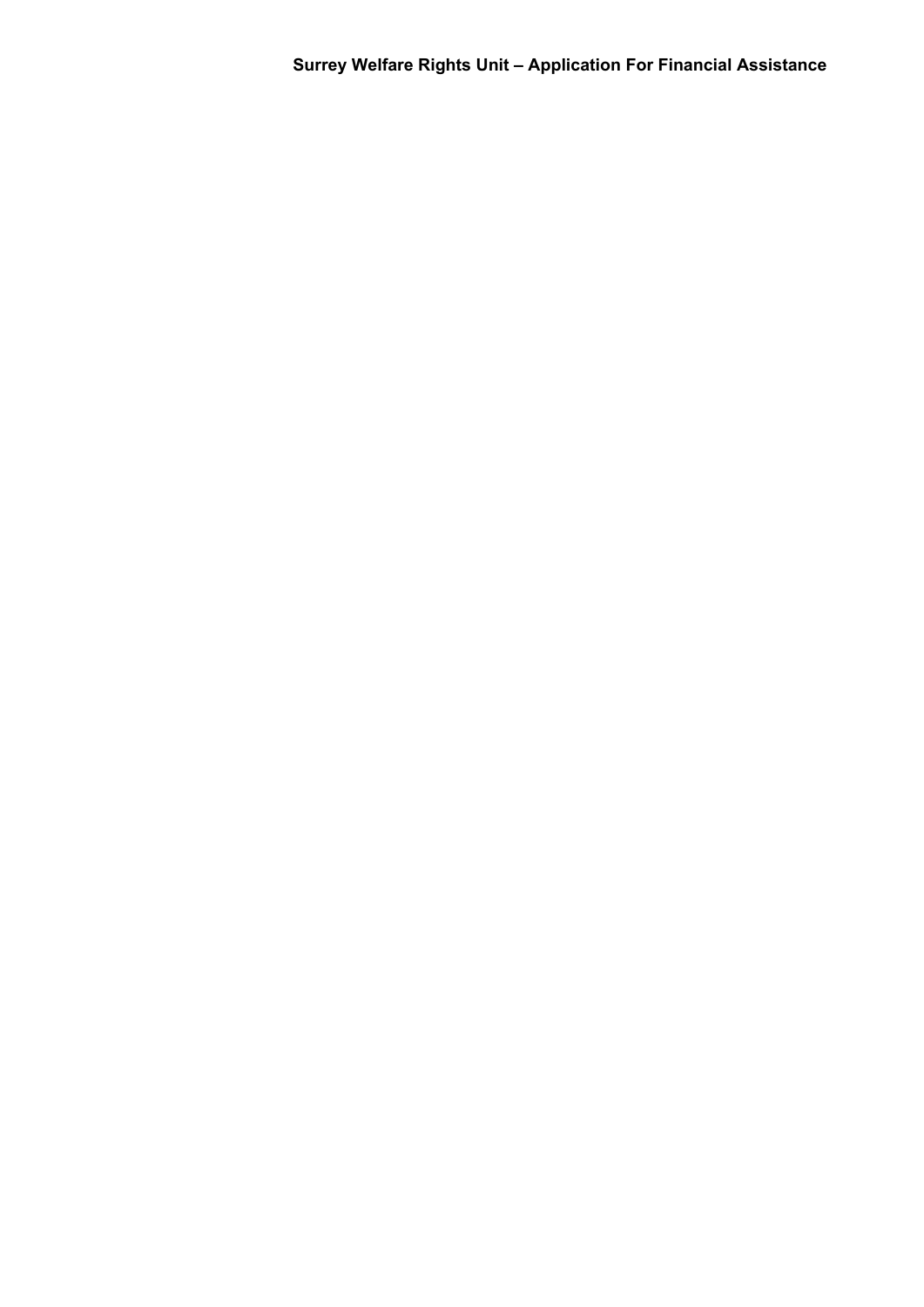| 1.0 Summary of Application |                                                                                                                                                                                                                                                                                                                                                                                                                                                                                                                                                                         |  |  |
|----------------------------|-------------------------------------------------------------------------------------------------------------------------------------------------------------------------------------------------------------------------------------------------------------------------------------------------------------------------------------------------------------------------------------------------------------------------------------------------------------------------------------------------------------------------------------------------------------------------|--|--|
| 1.1 Status and Aims        | Surrey Welfare Rights Unit was formed in 1990 and provides specialist<br>advice to Surrey residents, as well as supporting organisations with<br>training, information resources and an advice line benefit queries.                                                                                                                                                                                                                                                                                                                                                    |  |  |
|                            | The Unit undertakes complex casework including representation at<br>Tribunals and Appeals to the Upper Tier. It works with policy-makers<br>at local and central Government to influence social security reforms,<br>so that vulnerable clients are not disadvantaged or discriminated<br>against.                                                                                                                                                                                                                                                                      |  |  |
| 1.2 Employees              | Seven, comprising Unit Manager, Senior Welfare Rights Adviser, 4 x<br>Welfare Rights Advisers and Administrator.                                                                                                                                                                                                                                                                                                                                                                                                                                                        |  |  |
| 1.3 Volunteers             | Nine, including the Unit's trustees who are responsible for the<br>governance of the Charity including financial stability, quality of<br>service, information assurance and planning.                                                                                                                                                                                                                                                                                                                                                                                  |  |  |
|                            | The advice team at the Unit has collectively more than 80 years'<br>experience in giving advice on complex legal matters.<br>They are<br>experts in their field which is reflected in the numerous times they are<br>called on by individuals and organisations to advise and inform on<br>cases and policy matters. The advisers have worked in local Citizens<br>Advice, Law Centres, Child Poverty Action Group and Age UK Surrey.<br>They have appeared at a Parliamentary Select Committee, advised<br>MPs and Councillors, and influenced changes in legislation. |  |  |
| 1.4 Clients/Users          | 1,747, comprising:                                                                                                                                                                                                                                                                                                                                                                                                                                                                                                                                                      |  |  |
|                            | 612 male                                                                                                                                                                                                                                                                                                                                                                                                                                                                                                                                                                |  |  |
|                            | 1,135 female                                                                                                                                                                                                                                                                                                                                                                                                                                                                                                                                                            |  |  |
|                            | 709 disabled                                                                                                                                                                                                                                                                                                                                                                                                                                                                                                                                                            |  |  |
|                            | 297 ethnic minority                                                                                                                                                                                                                                                                                                                                                                                                                                                                                                                                                     |  |  |
|                            | 209 resident in Woking<br>52 aged 11-18                                                                                                                                                                                                                                                                                                                                                                                                                                                                                                                                 |  |  |
|                            | 1,450 aged 19-65                                                                                                                                                                                                                                                                                                                                                                                                                                                                                                                                                        |  |  |
|                            | 245 aged 65+                                                                                                                                                                                                                                                                                                                                                                                                                                                                                                                                                            |  |  |
|                            | No charges for advice are made to users. A charge is levied for some<br>of the training courses, although many are free or low cost as they are<br>funded from other sources. Organisations that access the Advice<br>Line pay an annual subscription which is banded according to their<br>income.                                                                                                                                                                                                                                                                     |  |  |
|                            | For Woking residents over the past year, 219 benefit queries were<br>completed; mostly concerning Universal Credit, Housing Benefit,<br>Personal Independence Payments and the Employment and Support<br>Allowance.                                                                                                                                                                                                                                                                                                                                                     |  |  |
| 1.5 Members                | None.                                                                                                                                                                                                                                                                                                                                                                                                                                                                                                                                                                   |  |  |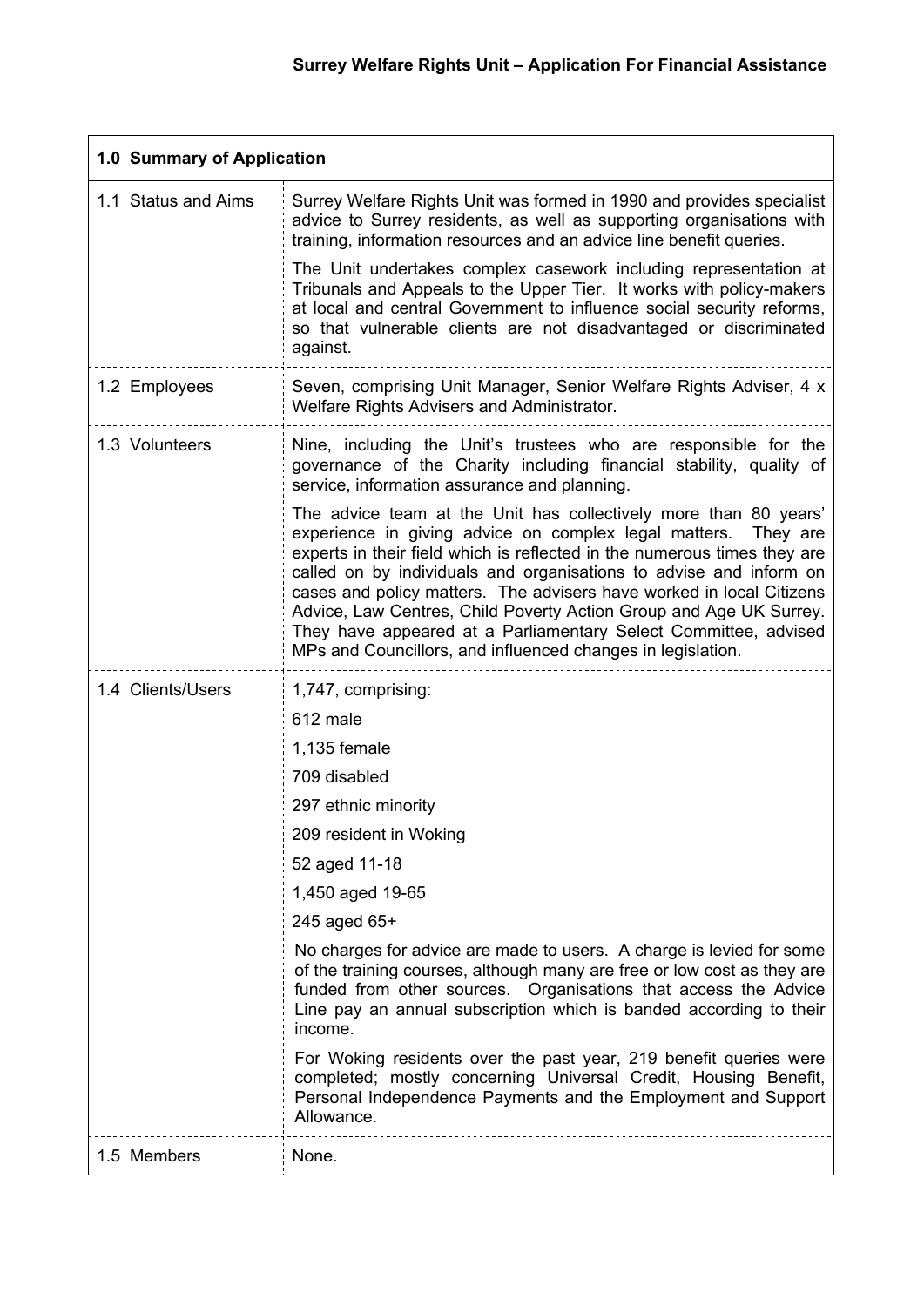# **Surrey Welfare Rights Unit – Application For Financial Assistance**

| 1.6 Sum Requested     | £10,000 (Revenue)                                                                                                                                                                                                                                                                                                                                                                                                                                                                                                                                                                                                                                                                                                    |  |  |  |
|-----------------------|----------------------------------------------------------------------------------------------------------------------------------------------------------------------------------------------------------------------------------------------------------------------------------------------------------------------------------------------------------------------------------------------------------------------------------------------------------------------------------------------------------------------------------------------------------------------------------------------------------------------------------------------------------------------------------------------------------------------|--|--|--|
| 1.7 Project           | The Unit is applying for funding towards its specialist benefits advice<br>and training delivery services in the Borough. Since the introduction<br>of Universal Credit it has experienced a significant rise in the<br>complexity of enquiries into the service.                                                                                                                                                                                                                                                                                                                                                                                                                                                    |  |  |  |
|                       | There continue to be multiple changes to legislation and guidance, as<br>well as temporary schemes introduced as a result of Coronavirus that<br>have impacted on people's benefits.<br>These include the Self-<br>Employment Income Support Scheme and changes to Carer's<br>It is also regularly advising non-UK residents who<br>Allowance rules.<br>have been affected by the UK withdrawal from the EU. As well as the<br>advice team having to update their knowledge on all the new rules, the<br>Unit is writing and delivering new courses all the time to keep its user<br>organisations up to date.                                                                                                       |  |  |  |
| 1.8 Cost breakdown:   | Staff costs - £194,252                                                                                                                                                                                                                                                                                                                                                                                                                                                                                                                                                                                                                                                                                               |  |  |  |
|                       | Premises - rent in kind - £3,986                                                                                                                                                                                                                                                                                                                                                                                                                                                                                                                                                                                                                                                                                     |  |  |  |
|                       | Training programme - £2,357                                                                                                                                                                                                                                                                                                                                                                                                                                                                                                                                                                                                                                                                                          |  |  |  |
|                       | Governance - £5,300                                                                                                                                                                                                                                                                                                                                                                                                                                                                                                                                                                                                                                                                                                  |  |  |  |
|                       | Advice and information services - £8,936                                                                                                                                                                                                                                                                                                                                                                                                                                                                                                                                                                                                                                                                             |  |  |  |
|                       | IT - £2,550                                                                                                                                                                                                                                                                                                                                                                                                                                                                                                                                                                                                                                                                                                          |  |  |  |
|                       | Other - £1,446                                                                                                                                                                                                                                                                                                                                                                                                                                                                                                                                                                                                                                                                                                       |  |  |  |
|                       | Total - £218,827                                                                                                                                                                                                                                                                                                                                                                                                                                                                                                                                                                                                                                                                                                     |  |  |  |
| 1.9 Community Benefit | The Unit deals with the most complex benefit enquiries; the cases that<br>advisers in partner organisations have tried to resolve themselves but<br>have been unable to. Often it is advising on points of law that have<br>not been challenged before, identifying discrimination and supporting<br>the most vulnerable clients either directly or through their appointee or<br>support worker. Enquiries can take hours to research, assessing<br>regulatory guidance, identifying relevant caselaw and considering<br>whether new arguments to challenge could help our clients. During<br>the last year it helped with complex benefit problems and provided<br>training to 209 local residents and volunteers. |  |  |  |
|                       | Every local adviser in its partner organisations that it trains will help<br>hundreds of local residents. Even if benefits advice is not their<br>primary activity, when trained to help their clients, they can ensure that<br>person gets the advice they need when they need it, rather than being<br>referred on to another organisation which may not always be<br>appropriate. This includes care leavers, people who are terminally ill,<br>people leaving prison, and tenants in supported housing. The courses<br>provided by the Unit range from introductory level up to advanced, and<br>topics cover all the social security system and the issues that arise for<br>claimants.                         |  |  |  |
|                       | It provides talks online to local Carers and supported housing<br>providers and is currently working with local Councils and health<br>services on multi-agency policies and solutions to address food and<br>fuel poverty locally.                                                                                                                                                                                                                                                                                                                                                                                                                                                                                  |  |  |  |
|                       | Thousands of benefit rate cards and posters have been distributed                                                                                                                                                                                                                                                                                                                                                                                                                                                                                                                                                                                                                                                    |  |  |  |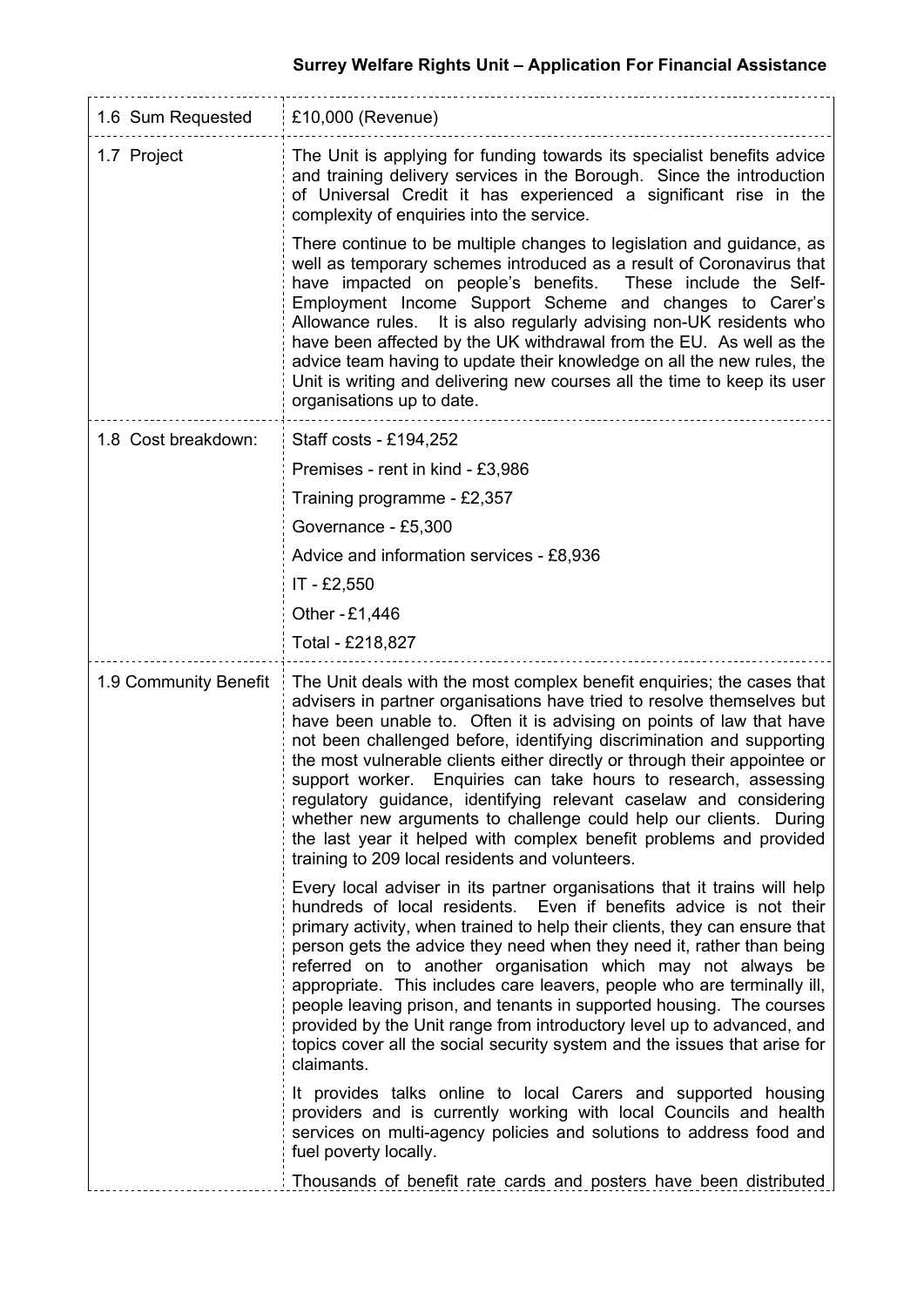|                      | with 2021/22 rates on to staff and volunteers who give advice.<br>Newsletters and factsheets have also been distributed so that local<br>organisations can keep up to date with all the welfare reforms and test<br>cases that are shaping the benefit agenda. Information is posted on<br>Twitter and via subscriber distribution lists. The Unit is the focal point<br>of welfare rights in the County.                                                                                                                                                                                                                                                                                                                                                                                                                                            |
|----------------------|------------------------------------------------------------------------------------------------------------------------------------------------------------------------------------------------------------------------------------------------------------------------------------------------------------------------------------------------------------------------------------------------------------------------------------------------------------------------------------------------------------------------------------------------------------------------------------------------------------------------------------------------------------------------------------------------------------------------------------------------------------------------------------------------------------------------------------------------------|
| 1.10 Covid-19 Impact | The Unit's training income is still impacted despite writing and<br>delivering more new courses online. This is because e-courses have<br>to be shorter, and therefore the fees have to reflect this when<br>compared to full-day courses in person. It is still impacted by<br>Government announcements made at short notice, not just decisions<br>on lockdowns and office working, but social security announcements<br>that impact on advice giving and e-training resources. It continues to<br>be a period of continual legislative change, and its partners are relying<br>on the Unit to cascade the most up to date information so that they<br>can support their clients fully and accurately.                                                                                                                                             |
|                      | Its clients are also facing more uncertainty, noting the proposed cut to<br>Universal Credit. The numbers of EU nationals who have not applied<br>to the Settled Status scheme by the June deadline is unknown,<br>although the data suggests the number includes many older residents.<br>As the Unit is registered with the OISC, it can advise on late<br>applications. In September 2021 the "furlough" scheme and the self-<br>employment support scheme ended. The Unit is expecting that more<br>people may lose their jobs and businesses and more claims for<br>sickness and disability benefits as a result of long-Covid. There are<br>likely to be a greater number of Carers seeking advice, especially if<br>they have to reduce their hours or work, or give up work in order to<br>care for family and friends affected by Covid-19. |

| 2.0 Financial Background |                                                                                                                                                                                                                                                                                                                                                                                                                                                                                     |  |
|--------------------------|-------------------------------------------------------------------------------------------------------------------------------------------------------------------------------------------------------------------------------------------------------------------------------------------------------------------------------------------------------------------------------------------------------------------------------------------------------------------------------------|--|
| 2.1 Budget               | At the time of the application, the Group held $£233,063$ in the bank.<br>The sum of £132,908 is held as reserves, with the Reserves Policy<br>stating that funds equating to six months' reserves should be held.                                                                                                                                                                                                                                                                  |  |
|                          | The Group has submitted a budget for 2022/23 which shows an<br>anticipated income of £175,836 against an anticipated expenditure of<br>£218,827, resulting in an anticipated deficit of £42,991.                                                                                                                                                                                                                                                                                    |  |
|                          | Annually the Unit applies to all the Borough and Districts Councils that<br>still run grant schemes, and receives a grant from Surrey County<br>Council. It was able to access small Covid grant schemes during<br>2020/21 but its statutory funding is static and has diminished as local<br>Councils close their grant schemes.                                                                                                                                                   |  |
|                          | The Unit will be re-tendering for a contract with SCC to provide<br>specialist benefits advice to Carers from April 2022. It is also looking<br>at expanding its e-training and reviewing its training fees structure. It<br>will be applying to SCC for the Better Care Fund core grant for<br>2022/23 and is looking at new projects that fit its charitable purpose<br>that will help local residents through the coming few years as the<br>economy recovers from the pandemic. |  |